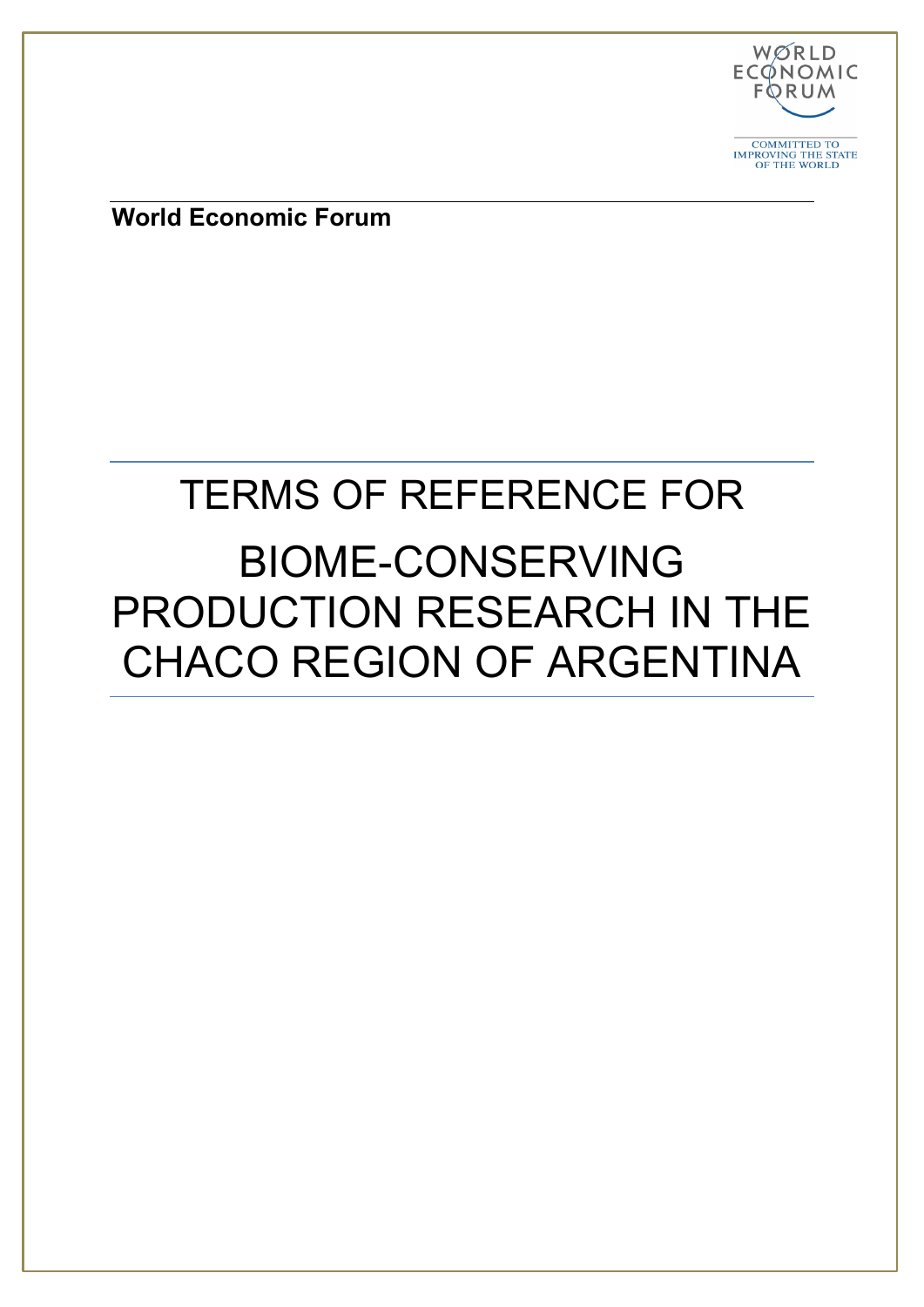

#### About the World Economic Forum and the Tropical Forest Alliance

The World Economic Forum is the International Organization for Public-Private Cooperation. The Forum engages the foremost political, business and other leaders of society to shape global, regional and industry agendas. It was established in 1971 as a not-for-profit foundation and is headquartered in Geneva, Switzerland. It is independent, impartial and not tied to any special interests. The Forum strives in all its efforts to demonstrate entrepreneurship in the global public interest while upholding the highest standards of governance. Moral and intellectual integrity is at the heart of everything it does.

Our activities are shaped by a unique institutional culture founded on the stakeholder theory, which asserts that an organization is accountable to all parts of society. The institution carefully blends and balances the best of many kinds of organizations, from both the public and private sectors, international organizations and academic institutions.

The Tropical Forest Alliance (TFA) is a global multi-stakeholder platform focused on reducing commodity driven deforestation. Hosted by the World Economic Forum, the TFA works with over 160 public, private and civil society actors to catalyze high-impact partnerships to address the inherent tensions that exist to grow production while protecting the forests - public and private, producer and market, global and local, people and the forest frontier. The TFA operates regional platforms in Latin America, West and Central Africa, China and Southeast Asia. It is supported by the Governments of the Netherlands, Norway, Germany and the UK, as well as the Gordon and Betty Moore Foundation and the Cargill Foundation.

#### **Background**

The Chaco biome is recognized as an important beef and soy producing region with all the related environmental impacts. International actors perceive greater resistance among farmers, less advanced data and monitoring capabilities by local and federal governments, and lack of compelling commitment by governments in Argentina and Paraguay toward forest protection. While TFA has made important inroads over the last 12 months, local stakeholders have not yet internalized that international companies and financial institutions are focused on deforestation and conversion-free (DCF) commodity sourcing and finance, either voluntarily or because they expect their regulators will compel them.

Correcting this disconnect is at the core of the TFA Chaco program. It aims to build trust amongst stakeholders partly by building consensus around the opportunities and challenges for DCF production. In the case of Argentina, a number of civil society organizations and producer associations as well as various foreign embassies are collecting information on deforestation, good agricultural practices, social aspects, etc. While data is less up to date and less centralized in Paraguay, in both countries, the priority is to align on a common data-informed narrative.

## **Objective**

To develop a technical study where the problem of the conservation of the Chaco biome is introduced in the current state of the production and commercialization of Beef Argentina.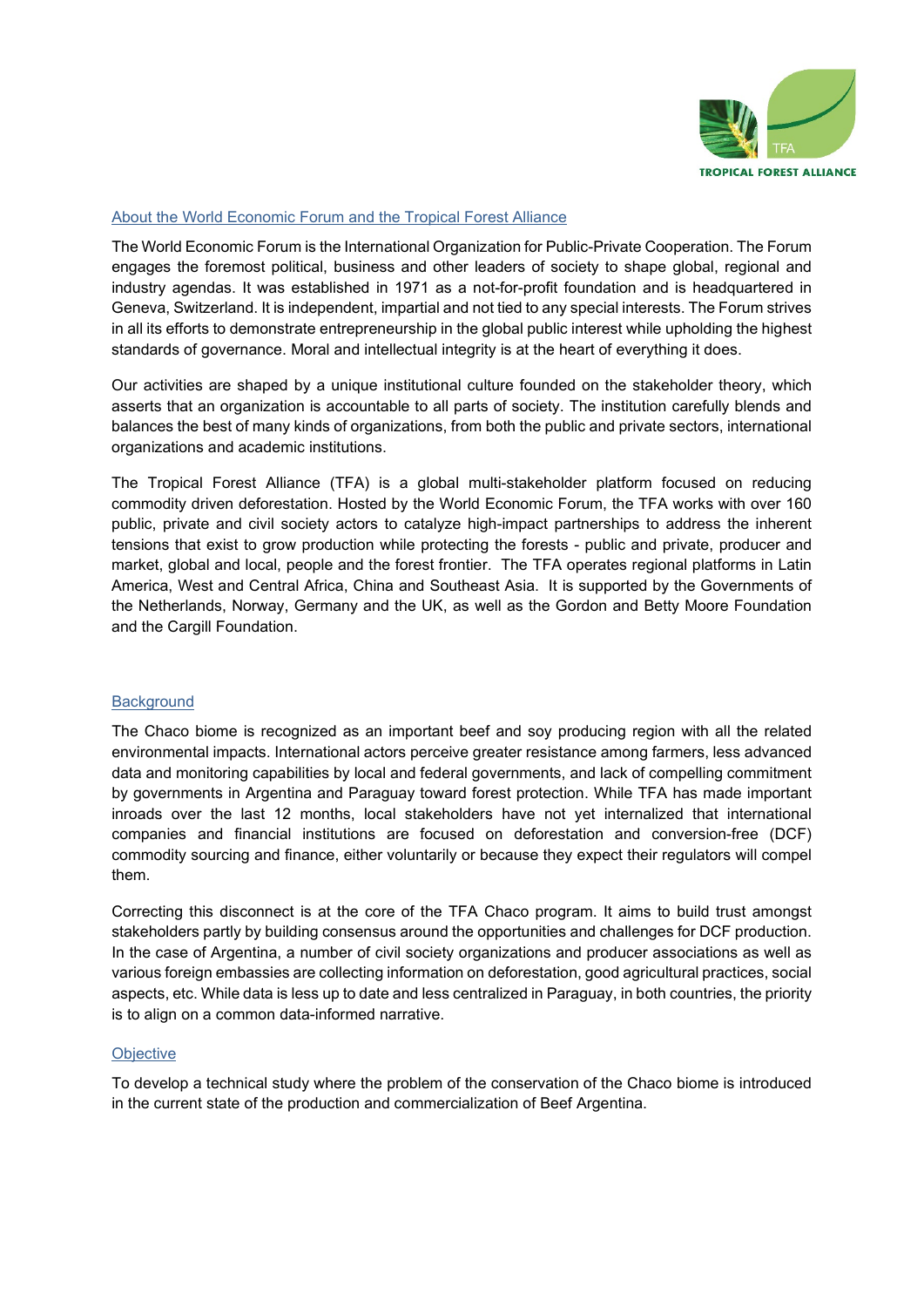## **Deliverables**

The consultant should prepare the document based on its own studies, publications, and analysis of other organizations, of national and international relevance and recognition, and may include interviews with key actors in the public sector, industry, and NGOs.

The proposal must include the coordination of an open webinar on behalf of TFA and local partners exposing the results of the work, including presentation of the consultancy and the invitation, and convening of related panelists to enrich the debate.

The document must contain information that identifies, through the preparation, collection, and analysis of data available, the problems faced in the beef sector in the Argentine Chaco biome and the solutions that have been presented in terms of good livestock practices that allow it to be preserved, always focusing on reducing deforestation and degradation in the Argentine Chaco.

Problem-questions to be addressed:

- How to produce more beef in Argentina while preserving the Chaco Forest?
- How does livestock affect the Chaco Forest? What bad practices affect it?
- What good practices that help preserve it are being applied?
- What needs to be done to scale the use of these good practices? Differences between small, medium and large producers
- What role does the producer, industry, demand, government (e.g. Livestock Plan, GanAr) in the promotion and implementation of these good practices?
- Is it traceability today (and if it is: at what level of it?) a barrier to be able to demonstrate good practices since the cattle leave the establishment, go through transport, and arrive at slaughterhouse?

The document will be written in English and Spanish and must contain an extension according to the magnitude of the work. It must be delivered in a designed version to be published by TFA.

Deliverables due dates:

- Final report: 31 August, 2022
- Webinar: 31 October, 2022

## **Requirements**

- The vendor must have knowledge and solid experience in performing in-deep analysis of the beef value chain of Argentina, specifically at producer and processing levels with a focus in the Chaco region.
- The vendor must have knowledge on policy scenario at national (OTBN, national and provincial policies) and international (upcoming EU legislation) scopes.
- Proposals must show similar conducted projects of technical studies, research, analysis, etc.

Please note that any services requiring processing of personal data will need to comply with the EU's General Data Protection Regulation (GDPR) requirements.

The Intellectual Property Rights clause to be included in the consulting agreement is as follows:

1.1 Except as expressly stated in the Agreement, nothing contained herein shall be construed as the Forum granting the Service Provider, either expressly or implied, any right, interest, or license in or to any of the Forum IP. The Service Provider expressly agrees that the applicable Forum Entity shall be, at all time, the sole and exclusive owner of all right and title in and to all Forum IP.